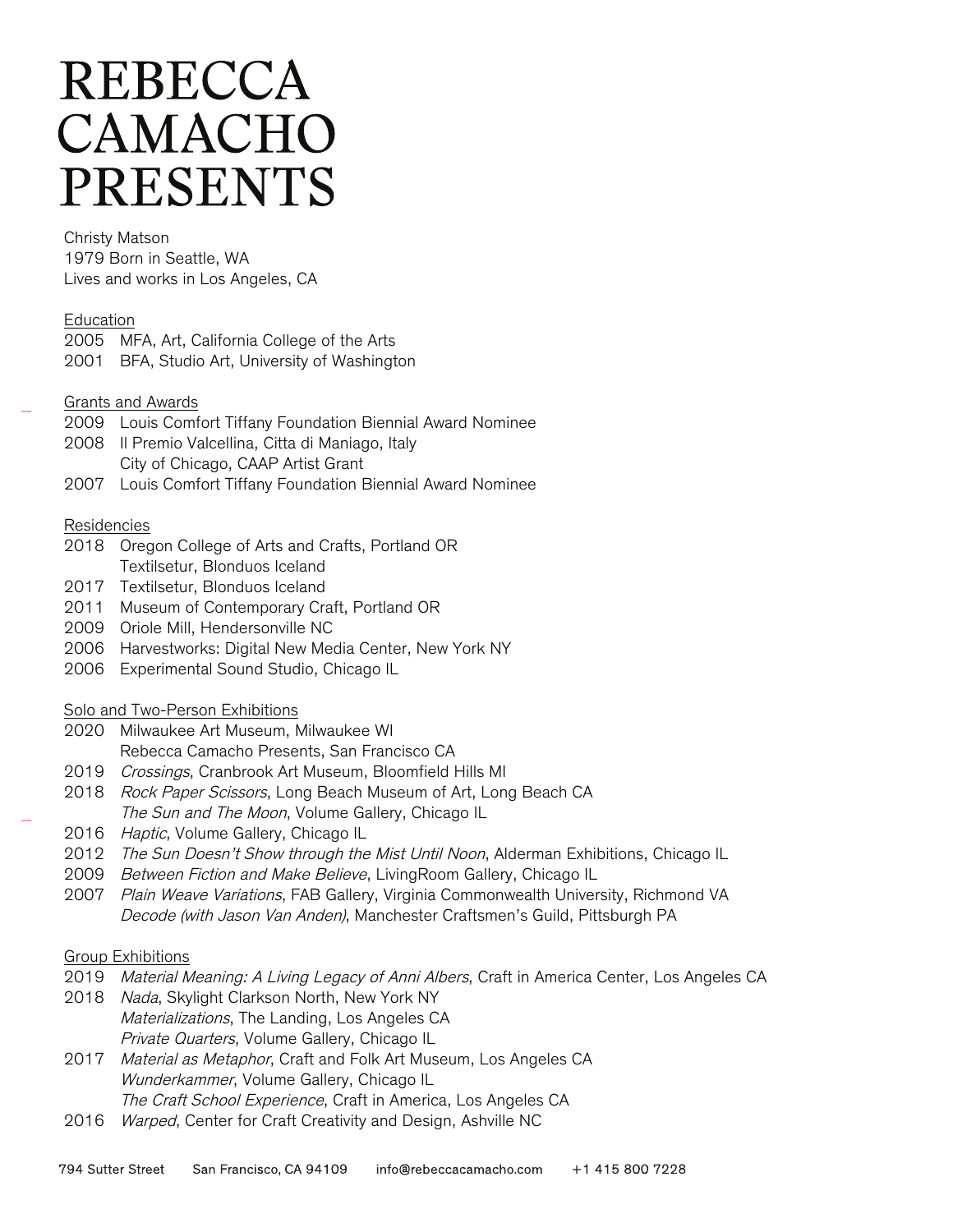## REBECCA CAMACHO PRESENTS

Lines That Tie, San Francisco Museum of Craft and Design, San Francisco CA 2015 A Tendency Towards Textiles, John Michael Kohler Art Center, Sheboygan WI California Handmade: State of the Arts, The Maloof Foundation, Alta Loma CA Over Under, Lula, Chicago IL 2014 The International Craft Design Exhibition on Natural Dyes, Taiwan Stone Show, Kiosk, New York NY 2013 Traces and Accumulations, Traywick Contemporary. Berkeley CA Launch F18, Kiosk, New York NY 2012 40 under 40, Smithsonian Museum of American Art, Renwick Gallery, Washington DC 2011 Rewind Into the Future, Kaunus Biennial, Kaunas Lithuania Laurie Herrick: Weaving Yesterday, Today and Tomorrow, Museum of Contemporary Craft, Portland OR Hang in There, Co-Prosperity Sphere, Chicago IL The New Materiality: Digital Dialogues at the Boundaries of Contemporary Craft, Milwaukee Art Museum, Milwaukee WI, travelled to Asheville Art Museum, Asheville NC Future Positive, Patricia Sweetow Gallery, San Francisco CA Stitched Ground, Design Gallery, University of Wisconsin, Madison WI Craft Meets Technology, Kentucky Museum of Arts and Crafts, Louisville KY The loom: on, around and through, Society of Arts and Crafts, Boston MA Hand+Made Contemporary, Contemporary Arts Museum Houston TX The New Materiality: Digital Dialogues at the Boundaries of Contemporary Craft, Fuller Museum, Boston MA 2010 Wind/Rewind/Weave, Knoxville Museum of Art, Knoxville TN The Quantum Field, Public Pool, Detroit MI Spirited Calligraphy, Georgia State University, Atlanta GA Binary Fiction, University of Nebraska, Lincoln NE Stretching Distillment, Raid Projects, Los Angeles CA 2009 Psychic Reality, Heaven Gallery, Chicago IL Vinosonic, Experimental Sound Studio, Chicago IL Sight+Sound, Flippo Gallery, Randolph Macon University, Ashland VA NEXT: Invitational Exhibition of Emerging Art, ThreeWalls, Chicago IL III Communication, Heaven Gallery, Chicago IL The Long Gallery, http://www.whyandwherefore.com/ 2008 *Inspired Design*, Center for Craft Creativity and Design, Hendersonville NC Resounding the Environment, Evanston Art Center, Evanston IL Premio Valcellina, Municipio di Maniago, Pordenone Italy 2007 Beats Per Minute, Museum of Craft and Folk Art, San Francisco CA Threads, Johansson Projects, Oakland CA Wide Examination, M.K. Ciurlionis National Musuem of Art, Kaunas Lithuania Innovative Weaving, Mills Building, San Francisco CA 2006 *Dressing Light (in collaboration with Anke Loh)*, Chicago Cultural Center, Chicago IL These Are Textiles?, Federal Reserve Bank of Boston, Boston MA Installation/Innovation: Textile Art in the 21st Century, San Francisco Museum of Craft+Design, San Francisco CA

#### Bibliography

- 2017 Ollman, Leah. 'Review: Fake Fur, Rubber and Afghans: The Craft Museum Unfurls Some Playful Surprises in 'Material as Metaphor',' Los Angeles Times, 18 August.
- 2014 Stevens, Kimberly. 'Christy Matson Prefers When Art Can Be Made Out of Whole Cloth,' Los Angeles Times, 15 August.